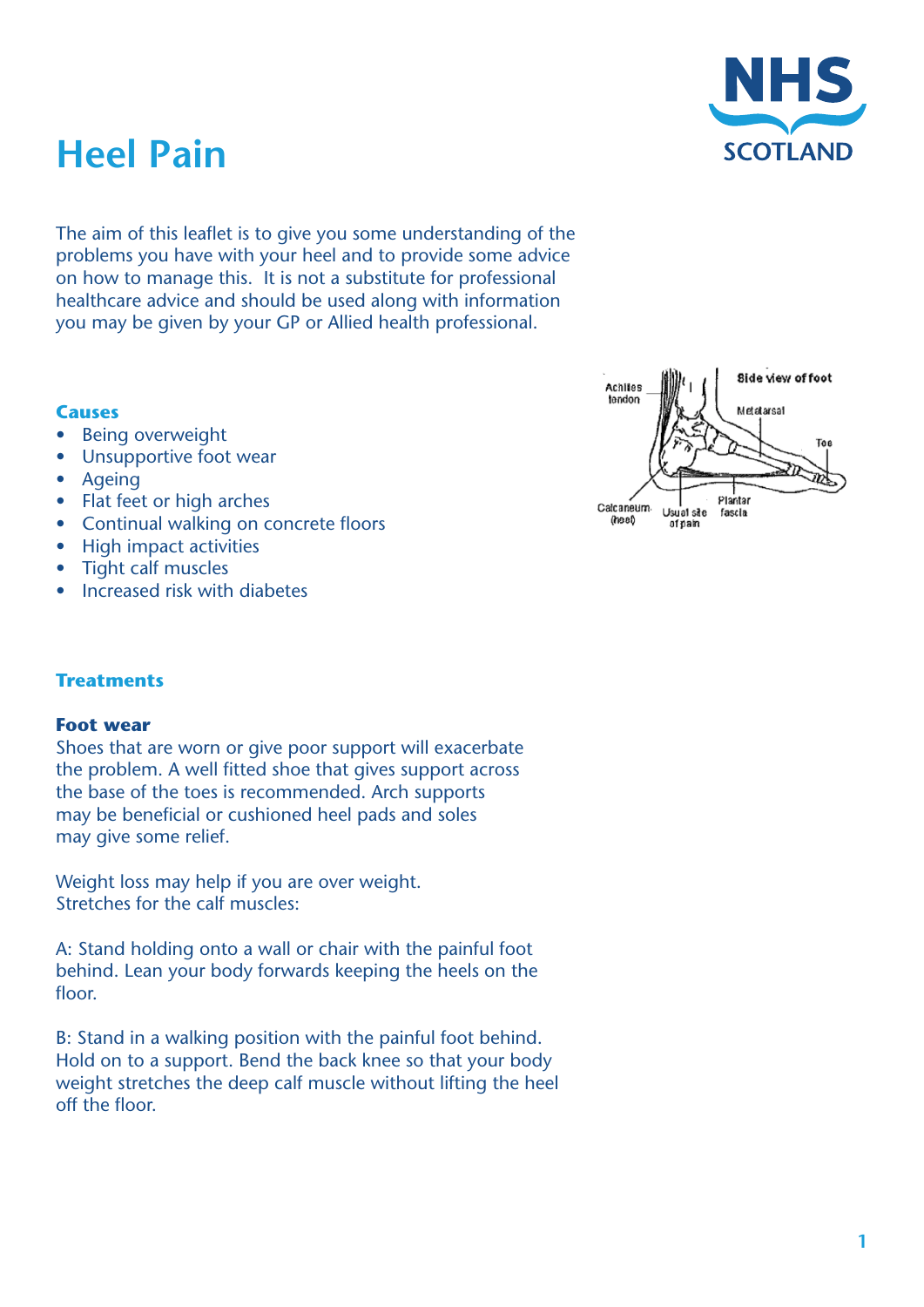

# **Exercises**

All exercises should be relatively comfortable to do. If you have pain on a specific exercise that does not settle quickly, you should stop that exercise

**Exercise 1:** Sitting with the foot flat on the floor – press the toes down keeping them straight and let the arch rise up.



**Excercise 2:** Standing, balance on the painful leg only, then push your toes down onto the floor, lifting your arch as exercise 1



- Ice may help during the early acute stages to help with the heel pain. Wrap a packet of frozen peas in a damp cloth and place on your heel for 5 minutes if the skin is pink then apply for 5 more minutes. If the skin is white then remove the ice immediately. Ice can be applied twice a day if it is helping.
- Massage around the painful heel to help the circulation.
- When climbing stairs put your whole foot on the step, not just the front of your foot.

#### **Medication**

Many people use medication to help them remain active and to cope with their pain and symptoms. It is recommended that you take your medication regularly. It is best to get advice from a GP or pharmacist.